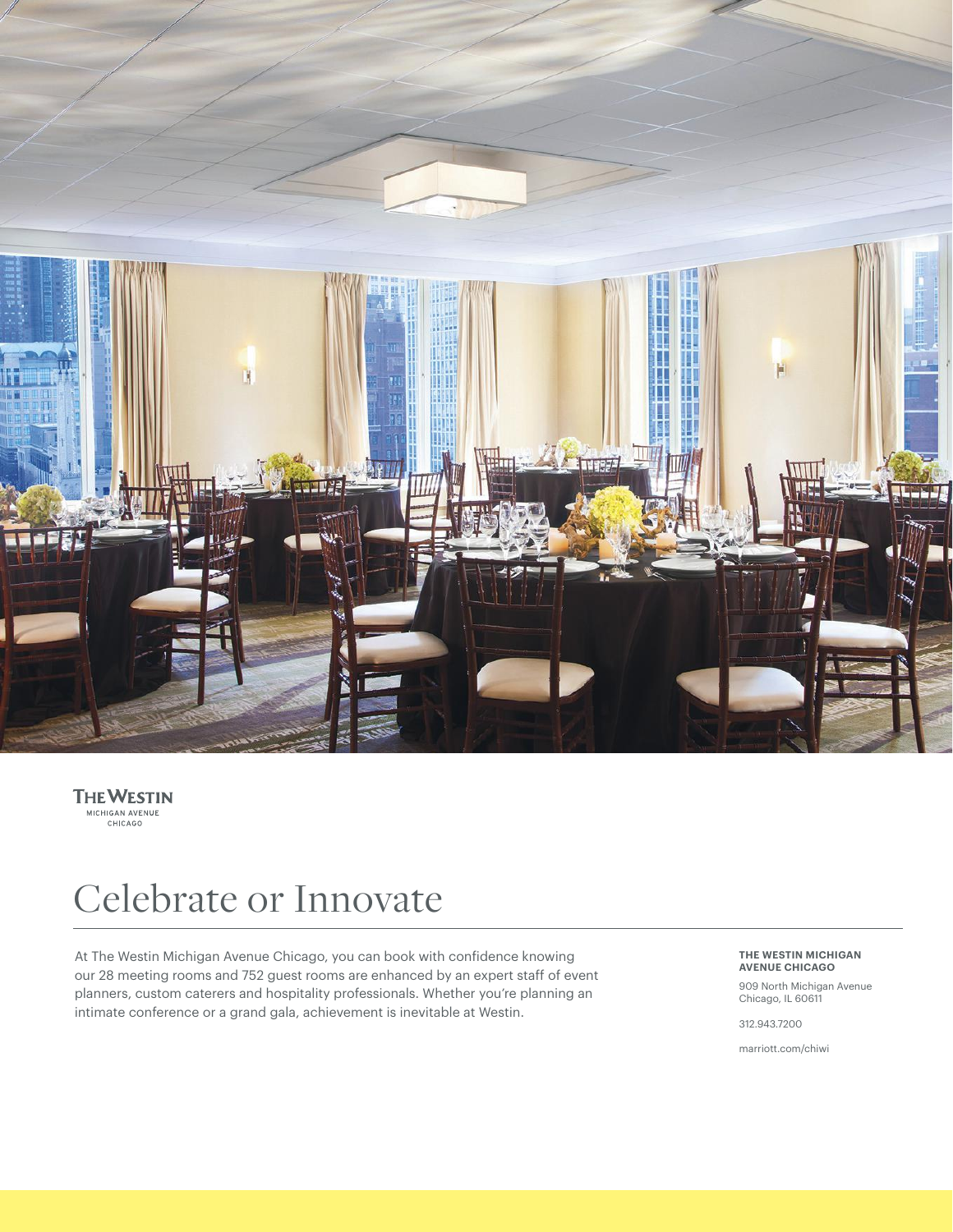#### Capacity Chart

| <b>ROOM NAME</b>                        | <b>DIMENSIONS</b><br>(LxWxH) | <b>TOTAL</b><br>SQ. FT. | <b>THEATRE</b> | <b>CLASSROOM</b>                | <b>CONFERENCE</b>              | <b>U-SHAPE</b>           | <b>RECEPTION</b>         | <b>BANQUET</b>           |
|-----------------------------------------|------------------------------|-------------------------|----------------|---------------------------------|--------------------------------|--------------------------|--------------------------|--------------------------|
| <b>LEVEL 2 MEETING SPACE</b>            |                              |                         |                |                                 |                                |                          |                          |                          |
| GREAT LAKES GRAND BALLROOM              | 73x108x13                    | 7,749                   | 600            | 364                             | 96                             | 84                       | 600                      | 450                      |
| <b>GREAT LAKES FOYER</b>                | 40x37x13                     | 1,491                   | ٠.             | $\sim$                          | ٠                              | $\sim$                   | 250                      | $\sim$                   |
| <b>GREAT LAKES A</b>                    | 32x35x13                     | 1,112                   | 80             | 48                              | 14                             | 21                       | 70                       | 60                       |
| <b>GREAT LAKES B</b>                    | 32x35x13                     | 1,133                   | 80             | 45                              | 14                             | 27                       | 70                       | 60                       |
| <b>GREAT LAKES C</b>                    | 37x24x13                     | 894                     | 64             | 36                              | 16                             | 24                       | 60                       | 50                       |
| <b>GREAT LAKES D</b>                    | 41x35x13                     | 1,399                   | 128            | 72                              | 20                             | 36                       | 120                      | 90                       |
| <b>GREAT LAKES E</b>                    | 32x35x13                     | 1,095                   | 80             | 48                              | 14                             | 30                       | 70                       | 60                       |
| <b>GREAT LAKES WEST</b>                 | 73x56x13                     | 3,998                   | 275            | 180                             | 58                             | 54                       | 300                      | 200                      |
| <b>GREAT LAKES EAST</b>                 | 73x51x13                     | 3,726                   | 275            | 180                             | 58                             | 54                       | 300                      | 200                      |
| GREAT LAKES 1 (A & B)                   | 65x35x13                     | 2,244                   | 160            | 120                             | 32                             | 45                       | 200                      | 140                      |
| GREAT LAKES 2 (C & PRE-FUNCTION)        | 65x37x13                     | 2,385                   | 160            | 132                             | 32                             | 45                       | 200                      | 150                      |
| GREAT LAKES 3 (D & E)                   | 73x35x13                     | 2,494                   | 200            | 132                             | 58                             | 51                       | 200                      | 135                      |
| GREAT LAKES 1&2 (A,B,C, & PRE-FUNCTION) | 65x72x13                     | 4,629                   | 450            | 264                             | 56                             | 65                       | 360                      | 300                      |
| GREAT LAKES 2&3 (C,D,E & PRE-FUNCTION)  | 73x72x13                     | 4,879                   | 550            | 264                             | 78                             | 75                       | 360                      | 300                      |
| <b>SUPERIOR EAST</b>                    | 17x38x10                     | 602                     | 28             | 20                              | 16                             | 14                       | 28                       | 20                       |
| ONTARIO                                 | 60x30x10                     | 1,830                   | 116            | 90                              | 32                             | 32                       | 175                      | 80                       |
| ERIE                                    | 30x31x12                     | 844                     | 40             | 36                              | 16                             | 15                       | 43                       | 40                       |
| <b>ONTARIO &amp; ERIE</b>               | 93x61x12                     | 2,760                   | 159            | 126                             | $\overline{\phantom{a}}$       | $\overline{\phantom{a}}$ | 160                      | 120                      |
| SUPERIOR WEST                           | 24x19x12                     | 452                     | 29             | 18                              | 12                             | 10                       | 29                       | 20                       |
| <b>HURON ROOM</b>                       | 93x20x12                     | 1,758                   | 84             | 60                              | 44                             | 46                       | 84                       | 80                       |
| <b>HURON A</b>                          | 40x20x12                     | 754                     | 35             | 24                              | 16                             | 18                       | 44                       | 40                       |
| <b>HURON B</b>                          | 26x20x12                     | 495                     | 20             | 16                              | 8                              | 10                       | 20                       | 20                       |
| <b>HURON C</b>                          | 27x20x12                     | 509                     | 20             | 16                              | 8                              | 10                       | 20                       | 20                       |
| <b>HURON AB</b>                         | 66x20x12                     | 1,280                   | 55             | 40                              | 26                             | 28                       | 64                       | 60                       |
| <b>HURON BC</b>                         | 53x20x12                     | 1,020                   | 45             | 36                              | 20                             | 20                       | 40                       | 40                       |
| MICHIGAN BALLROOM                       | 99x55x12                     | 5,300                   | 300            | 240                             | 70                             | 78                       | 300                      | 260                      |
| MICHIGAN BALLROOM I                     | 27x64x12                     | 1,686                   | 100            | 80                              | 32                             | 48                       | 100                      | 80                       |
| MICHIGAN BALLROOM II                    | 28x64x12                     | 1,619                   | 94             | 80                              | 32                             | 48                       | 100                      | 80                       |
| MICHIGAN BALLROOM III                   | 52x35x12                     | 1,795                   | ٠              | $\overline{\phantom{a}}$        | ٠                              | $\sim$                   | 100                      | $\sim$                   |
| MICHIGAN BALLROOM   & II                | 55x64x12                     | 3,305                   | 194            | 144                             | 32                             | 40                       | 200                      | 160                      |
| <b>LEVEL 3 MEETING SPACE</b>            |                              |                         |                |                                 |                                |                          |                          |                          |
| MILLENNIUM PARK                         | 82x40x8                      | 3,113                   | 206            | 132                             | 54                             | 63                       | 200                      | 150                      |
| <b>GRANT PARK</b>                       | 54x22x8                      | 1,048                   | 36             | 36                              | 24                             | 33                       | 60                       | 50                       |
| <b>GRANT PARK FOYER</b>                 | 38x26x8                      | 892                     |                |                                 |                                |                          | 40                       |                          |
| <b>GARFIELD PARK</b>                    | 26x24x8                      | 547                     | 30             | 18                              | 10                             | 13                       | 25                       | 20                       |
| PARKS BOARDROOM                         | 26x24x8                      | 562                     | ÷,             | $\sim$                          | 12                             |                          |                          |                          |
| MARQUETTE PARK                          | 39x24x8                      | 826                     | 36             | 30                              | 16                             | 24                       | 40                       | 30                       |
| <b>JACKSON PARK</b>                     | 15x24x8                      | 305                     | 12             | 9                               | 8                              | 10                       | 10                       | 10                       |
| <b>BURNHAM PARK</b>                     | 9x24x8                       | 216                     | ×,             | $\sim$                          | 6                              | $\cdot$                  | $\overline{\phantom{a}}$ | $\overline{\phantom{a}}$ |
| WASHINGTON PARK I                       | 41x26x10                     | 1,047                   | 70             | 40                              | 18                             | 28                       | 60                       | 50                       |
| WASHINGTON PARK II                      | 42x25x10                     | 951                     | 66             | 40                              | 18                             | 26                       | 60                       | 60                       |
| <b>LINCOLN PARK</b>                     | 62x25x10                     | 1,528                   | 106            | 81                              | 28                             | 40                       | 100                      | 80                       |
| LINCOLN PARK FOYER                      | 38x26x10                     | 988                     | $\sim$         | $\sim$                          | $\overline{\phantom{a}}$       | $\cdot$                  | $\sim$                   |                          |
| <b>LEVEL 5 MEETING SPACE</b>            |                              |                         |                |                                 |                                |                          |                          |                          |
| WAVELAND                                | 28x27x10                     | 540                     | $\sim$         | $\sim$                          | 12                             | $\cdot$                  | $\sim$                   | $\sim$                   |
| SHEFFIELD                               | 28x27x10                     | 540                     | 30             | 18                              | 12                             | $\overline{\phantom{a}}$ | 25                       | 20                       |
| ADDISON                                 | 28x27x10                     | 540                     | 30             | 18                              | 12                             | $\sim$                   | 25                       | 20                       |
| <b>LEVEL 16 MEETING SPACE</b>           |                              |                         |                |                                 |                                |                          |                          |                          |
| CHICAGO BALLROOM                        | 62x56x10                     |                         | 200            |                                 |                                |                          | 200                      | 150                      |
| CHICAGO BALLROOM FOYER                  | 53x30x10                     | 3,217<br>1,518          | $\sim$         | 132<br>$\overline{\phantom{a}}$ | 36<br>$\overline{\phantom{a}}$ | 39<br>$\sim$             | 100                      | $\sim$                   |
| (CHICAGO I & II & FOYER)                |                              |                         |                |                                 |                                |                          |                          |                          |
| CHICAGO I                               | 27x15x10                     | 405                     | 20             | 6                               | $\overline{4}$                 | $\overline{\phantom{a}}$ | $\sim$                   | 20                       |
| CHICAGO II                              | 25x15x10                     | 375                     | 20             | 6                               | $\overline{4}$                 | $\overline{\phantom{a}}$ | ÷,                       | 20                       |
| CHICAGO   & II                          | 52x15x10                     | 780                     | 40             | 12                              | 10                             | $\overline{\phantom{a}}$ | $\sim$                   | 40                       |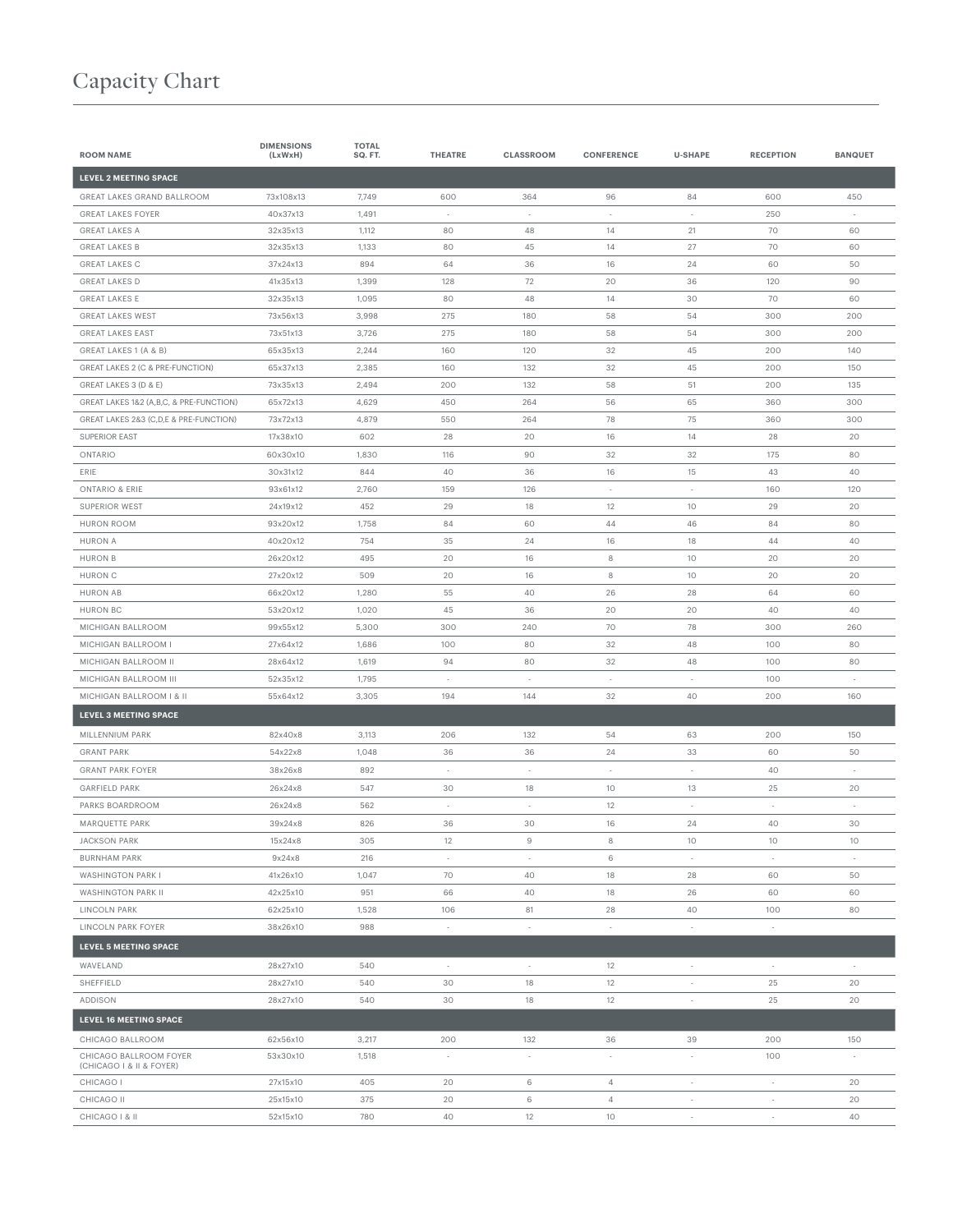#### Floor Plans

**LEVEL 2 LEVEL 3**